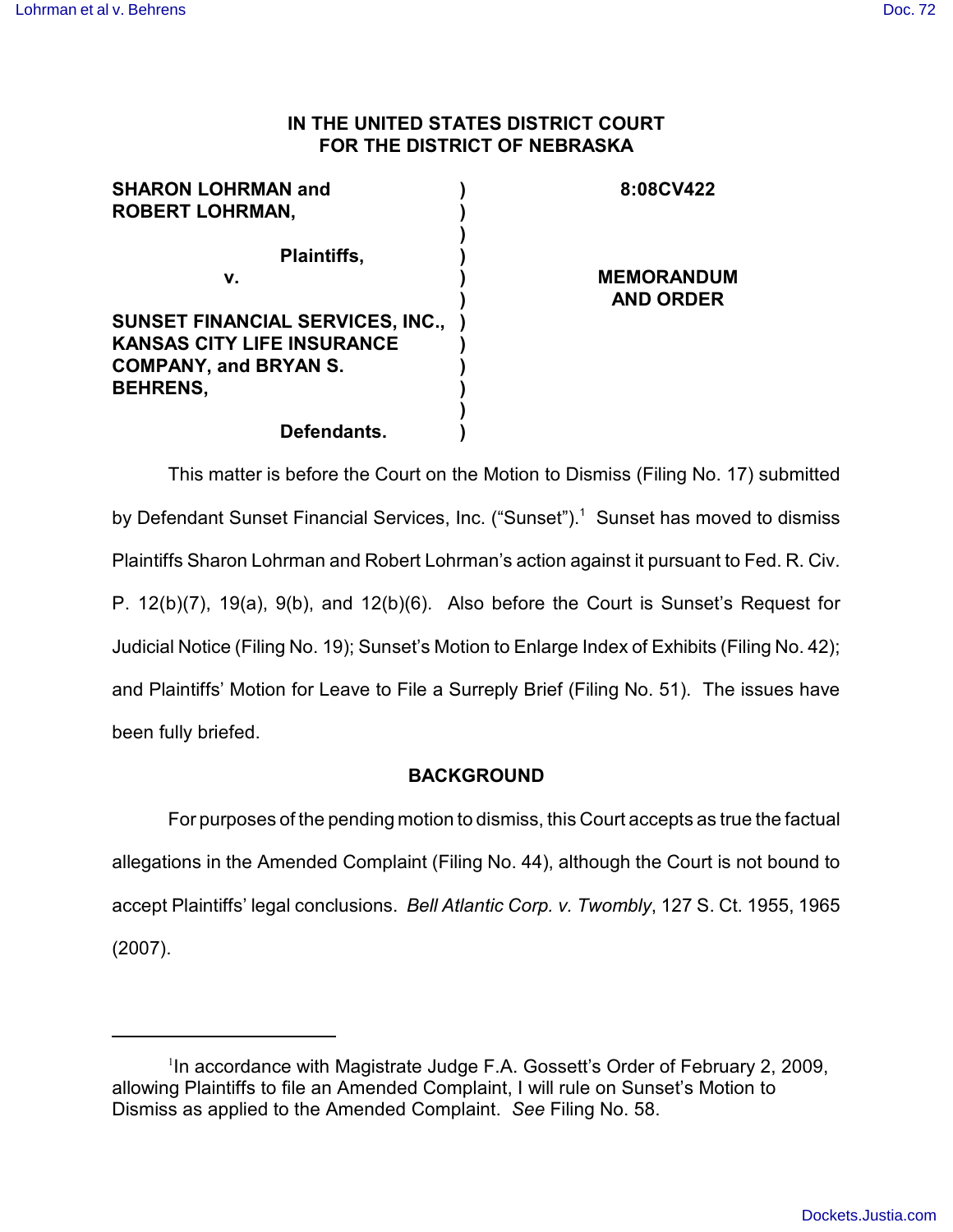The Plaintiffs Sharon Lohrman and Robert Lohrman are citizens of the State of Nebraska. (Amended Complaint, Filing No. 44, ¶¶ 4, 5). Defendant Kansas City Life ("KC Life"), a Missouri corporation with its principal place of business in Missouri, is licensed with the Nebraska Department of Insurance.<sup>2</sup> (*Id.* at ¶ 7). Sunset, a Washington corporation with its principal place of business in Missouri, is a wholly-owned subsidiary of KC Life. (*Id.* at ¶ 6). Sunset is a broker-dealer registered with the Securities and Exchange Commission ("SEC") and is authorized to conduct business in Nebraska. (*Id.*). Defendant Bryan S. Behrens ("Behrens") was a citizen of the State of Nebraska at the time the original Complaint was filed. (*Id.* at ¶ 8). He was an agent of KC Life and a registered representative of Sunset. (*Id.*). Behrens was also the President and CEO of 21<sup>st</sup> Century Financial Group, Inc. ("21<sup>st</sup> Century"), which operated as a branch office of Sunset. (*Id.*).

Plaintiffs allege that Sharon Lohrman invested \$250,727.71 on November 3, 2005, and \$100,000 on May 2, 2007, with Behrens. (*Id.* at ¶ 4). Plaintiffs further allege that Sharon Lohrman and Robert Lohrman jointly invested \$46,571.20 with Behrens on May 2, 2007. (*Id.* at ¶ 5). The written promissory notes were signed by Behrens on behalf of the borrower, National Investments, Inc. ("National Investments"). <sup>3</sup> (*Id.* at ¶ 15). According to Plaintiffs, no written offering documents were prepared and Behrens made only oral representations to Plaintiffs about how the money would be invested. (*Id.*).

 $2$ Specific allegations with respect to KC Life will not be discussed in detail in this Memorandum and Order. KC Life's Motion to Dismiss (Filing No. 70) is not yet ripe for decision.

<sup>&</sup>lt;sup>3</sup>Copies of the promissory notes are attached to Sunset's Request for Judicial Notice and found at Filing No. 19-3.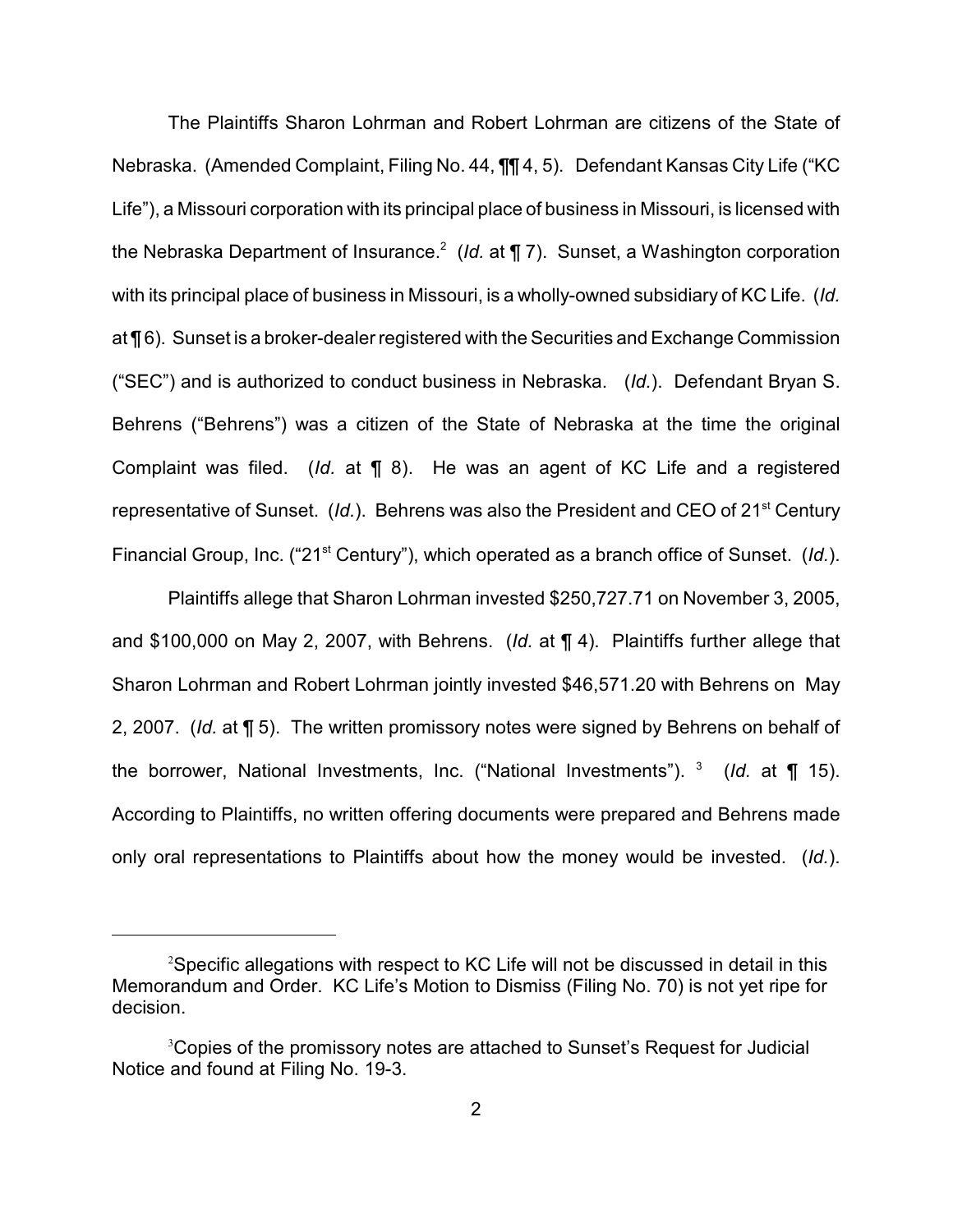Behrens allegedly told Plaintiffs that Behrens would make safe investments with the money that would result in a steady stream of income for Plaintiffs. (*Id.* at ¶ 16).

Plaintiffs allege that Behrens did not invest Plaintiffs' money but instead perpetrated a fraudulent Ponzi scheme.<sup>4</sup> (*Id.* at **[1]** 13, 17). According to Plaintiffs, Behrens "misappropriated the funds for his personal use, spent the money in other ways, or simply transferred money among the Plaintiffs and other investors to prevent them from discovering the fraud."<sup>5</sup> (*Id.* at ¶ 17). Plaintiffs first became aware of the allegations of fraud against Behrens when the SEC filed a lawsuit in this Court against Behrens in January of 2008.<sup>6</sup> (Id. at ¶ 19). Plaintiffs contend that they would not have invested with Behrens had they known "the truth about Behrens's scheme." (*Id.* at ¶ 18).

According to Plaintiffs, Sunset is marketed as a "trusted financial advisory firm" that asserts its representatives "can be trusted in matters involving financial advice." (*Id.* at ¶¶ 21, 22). Plaintiffs contend that Sunset had a duty to supervise its registered representative, Behrens, and that by violating that duty to supervise, it failed to prevent the fraud perpetrated by Behrens. (*Id.* at ¶ 23). According to Plaintiffs, "Sunset [as a broker-

<sup>&</sup>lt;sup>4</sup>A Ponzi scheme is a "fraudulent investment scheme in which money contributed by later investors generates artificially high dividends for the original investors, whose example attracts even larger investments." Black's Law Dictionary 1198 (8<sup>th</sup> ed. 2004). No "operation or revenue-producing activity other than the continual raising of new funds" is involved. *Id.* The scheme is named for Charles Ponzi, who was convicted in the late 1920s for the fraudulent schemes he perpetrated in Boston. *Id.*

<sup>&</sup>lt;sup>5</sup>Plaintiffs allegedly received payments from Behrens or his companies in an unidentified amount. (*Id.* at ¶¶ 4, 5).

Securities and Exchange Commission v. Bryan S. Behrens and National <sup>6</sup> Investments, Inc., United States District Court for the District of Nebraska, Case No. 8:08cv13.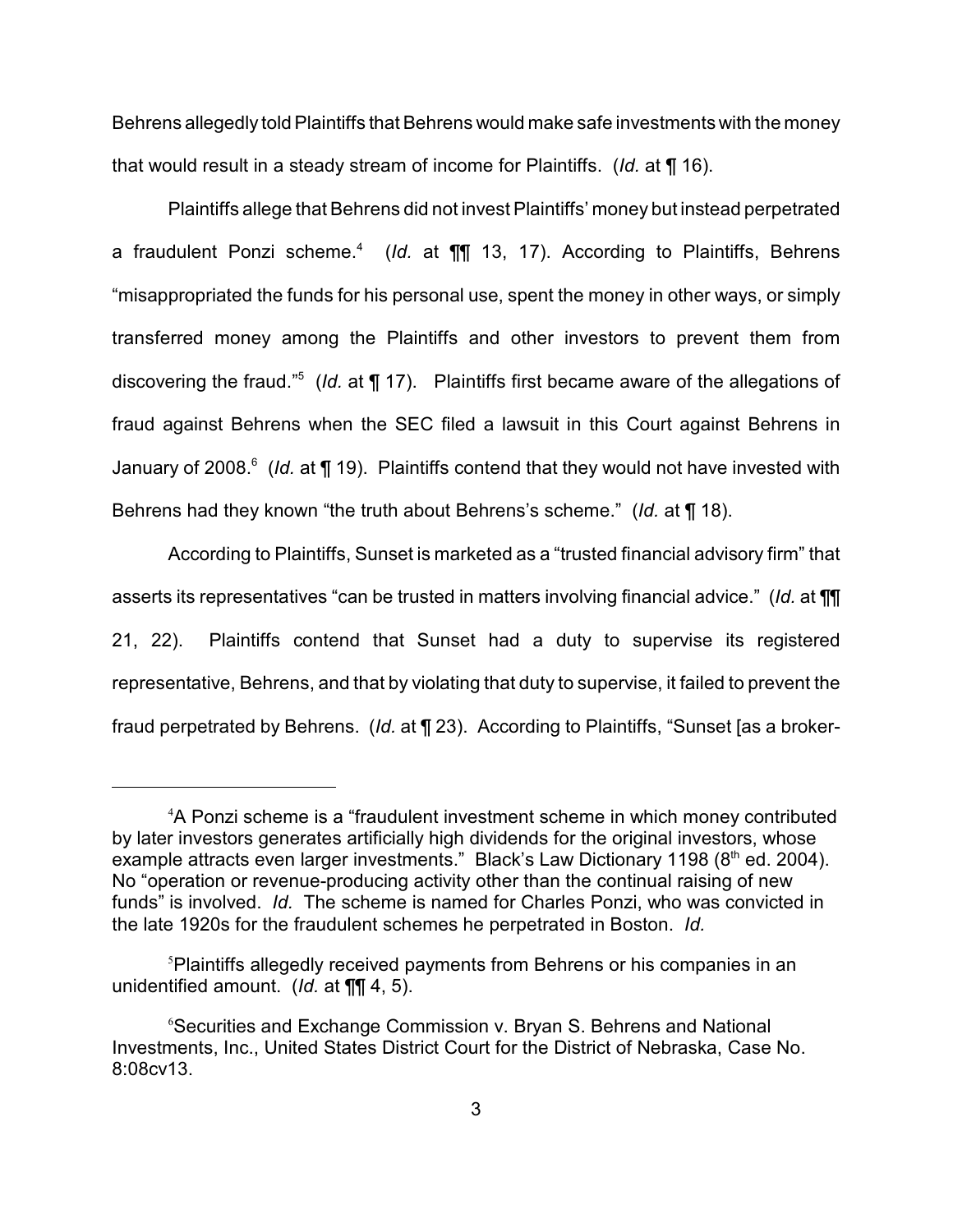dealer] was on notice from the SEC to monitor registered representatives for a common type of fraud that the SEC calls 'promissory note fraud.'" (*Id.* at ¶ 24). Plaintiffs further allege that similar allegations against other registered representatives of Sunset put the corporation on "special" notice of this type of fraud. (*Id.* at ¶ 25). Plaintiffs contend that Behrens would not have been able to perpetrate his fraudulent scheme if he had been properly supervised by Sunset and that Sunset ignored "numerous red flags that were or should have been apparent to it, including that Behrens was having certain investors pay penalties for early withdrawal from annuities or similar investments to move funds from Kansas City Life and other companies to invest with Behrens." (*Id.* at ¶ 26).

Finally, Plaintiffs allege that Sunset was aware that KC Life named Behrens a General Agent and recognized Behrens and  $21<sup>st</sup>$  Century with various awards and appointments. (*Id.* at ¶¶ 27-29). Plaintiffs contend that Sunset was aware that the association between Behrens, KC Life, and itself gave Behrens an "aura of authority and trustworthiness" and gave him credibility that he would not otherwise have enjoyed. (*Id.* at ¶ 30). Plaintiffs maintain that the "aura of credibility was important in permitting Behrens to defraud the Plaintiffs." (*Id.*).

The Amended Complaint contains nine Causes of Action. The First Cause of Action alleges that Plaintiffs has been damaged by Behrens's violation of § 10(b) of the Securities Exchange Act, 15 U.S.C. § 78j(b), and Rule 10b-5 promulgated thereunder (17 C.F.R. § 240.10b-5). The Second and Third Causes of Action allege that Sunset and KC Life are liable for damages to Plaintiffs under § 20(a) of the Securities Exchange Act, 15 U.S.C. § 78t(a), having had the power or ability to control Behrens. The Fourth Cause of Action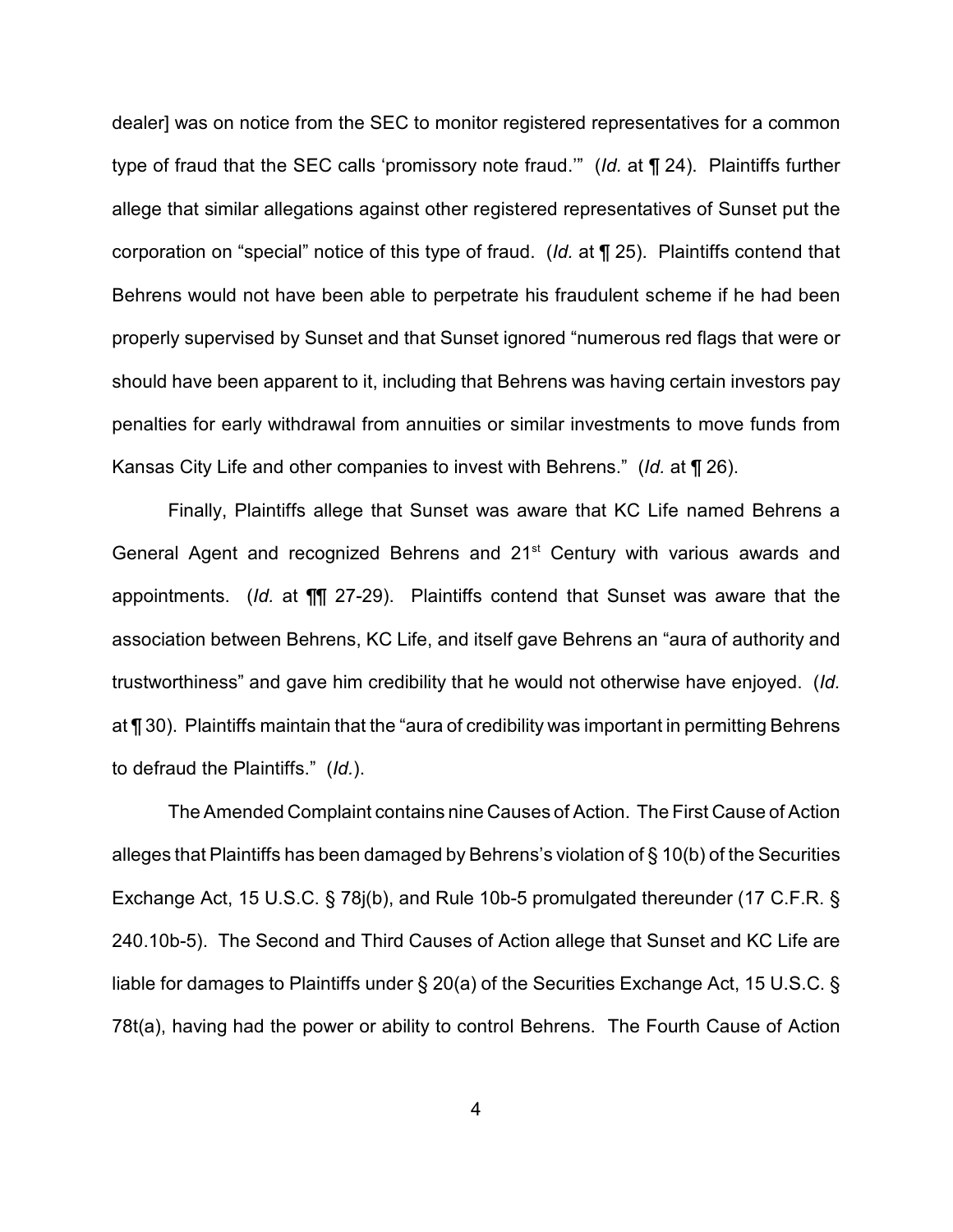alleges common law fraud by Behrens. The Fifth and Sixth Causes of Action allege that Sunset and KC Life, as Behrens's principals, are jointly and severally liable for his common law fraud. The Seventh Cause of Action alleges that Behrens violated the Nebraska Securities Act. The Eighth and Ninth Causes of Action allege that Sunset and KC Life are jointly and severally liable for Behrens's violations of the state securities act as alleged in the Seventh Cause of Action.

Sunset moved to dismiss Plaintiffs' action under Rule 12(b)(7) for failure to join necessary parties in accordance with Rule 19(a); under Rule 12(b)(6) for failure to state a claim upon which relief may be granted; and for failure to plead with the specificity required by Rule 9(b) and the Private Securities Litigation Reform Act. (Filing No. 17). Sunset's brief in support of its motion was accompanied by evidentiary materials in support of its position. (Filing Nos. 18, 19, and 42).

#### **STANDARD OF REVIEW**

For the reasons discussed below, Sunset's Motion to Dismiss will be resolved under Fed. R. Civ. Pro. 12(b)(6), and Sunset's arguments under Fed. R. Civ. P. 12(b)(7), 19(a) and 9(b) are, therefore, moot. A motion to dismiss pursuant to Fed. R. Civ. P. 12(b)(6) challenges the sufficiency of the factual allegations in the Amended Complaint. "While a complaint attacked by a Rule 12(b)(6) motion to dismiss does not need detailed factual allegations, . . . a plaintiff's obligation to provide the 'grounds' of his 'entitle[ment] to relief' requires more than labels and conclusions, and a formulaic recitation of the elements of a cause of action will not do . . . . " *Bell Atlantic Corp. v. Twombly*, 127 S. Ct. at 1965. "Factual allegations must be enough to raise a right to relief above the speculative level." *Id.* "[A] well-pleaded complaint may proceed even if it strikes a savvy judge that actual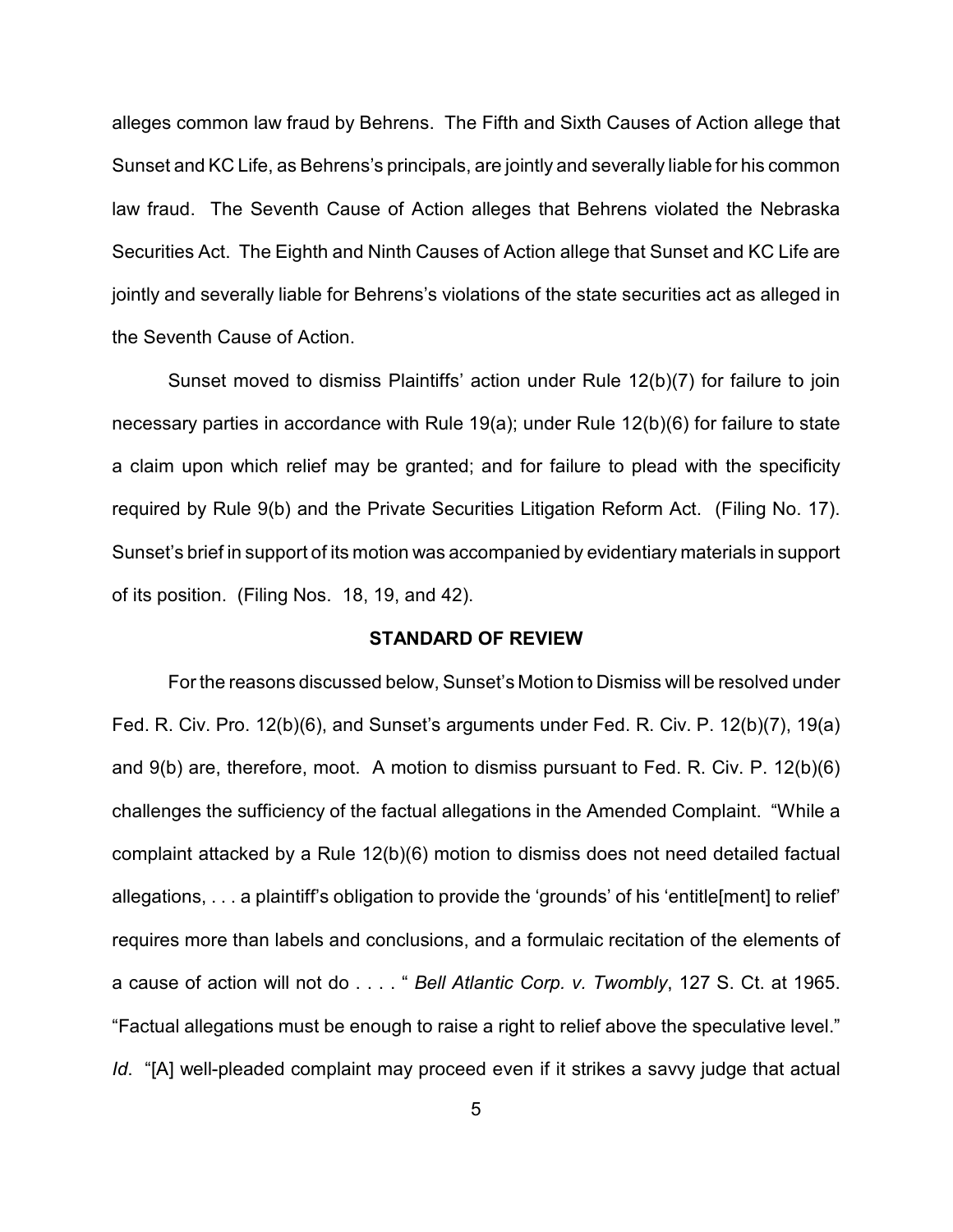proof of those facts is improbable, and 'that recovery is very remote and unlikely.'" *Id.* (quoting *Scheuer v. Rhodes,* 416 U.S. 232, 236 (1974), abrogated on other grounds by *Harlow v. Fitzgerald*, 457 U.S. 800 (1982)).

With respect to Plaintiffs' claims under the Private Securities Litigation Reform Act of 1995, as amended, 15 U.S.C. §78u-4 (the "PSLRA"), the Court acknowledges that the PSLRA requires a modified approach to motions to dismiss based on its heightened pleading requirements, *see Kushner v. Beverly Enter., Inc*., 317 F.3d 820, 824 (8th Cir. 2003), and therefore, "'catch-all' or 'blanket' assertions that do not live up to the particularity requirements of the [PSLRA]" will be disregarded. *Id.* (citing *Florida State Bd. of Admin. v. Green Tree Fin. Corp.,* 270 F.3d 645, 660 (8th Cir. 2001)).

#### **DISCUSSION**

### **Sunset's Request for Judicial Notice and Motion to Enlarge Index of Exhibits**

In deciding the issues raised by the Motion to Dismiss, the Court is "not precluded in [its] review of the complaint from taking notice of items in the public record." *Papasan v. Allain*, 478 U.S. 265, 269 n. 1 (1986). "The district court may take judicial notice of public records and may thus consider them on a motion to dismiss." *Stahl v. U.S. Dep't of Agric.*, 327 F.3d 697, 700 (8<sup>th</sup> Cir. 2003) (citing *Faibisch v. Univ. of Minn.*, 304 F.3d 797, 802-03 (8th Cir. 2002)). "In this circuit, Rule 12(b)(6) motions are not automatically converted into motions for summary judgment simply because one party submits additional matters in support of or opposition to the motion. . . . Some materials that are part of the public record or do not contradict the complaint may be considered by a court in deciding a Rule 12(b)(6) motion." Nixon v. Coeur D'Alene Tribe, 164 F.3d 1102, 1107 (8<sup>th</sup> Cir.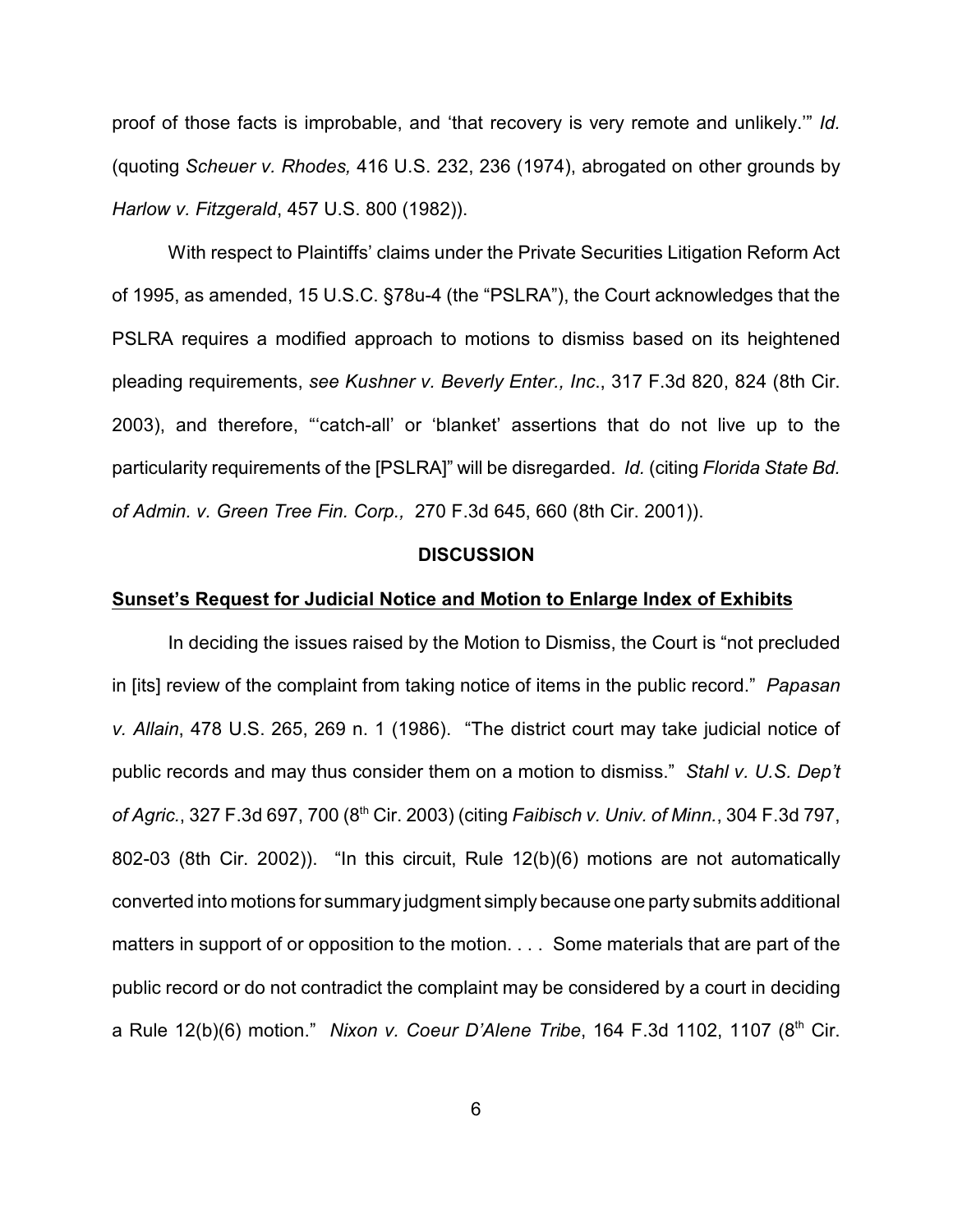1999). Though "matters outside the pleading" are generally not considered in deciding a Rule 12(b)(6) motion, documents "necessarily embraced by the complaint" are not considered to be "matters outside the pleading." *Enervations, Inc. v. Minnesota Mining and Mfg. Co., 380 F.3d 1066, 1069 (8<sup>th</sup> Cir. 2004) (citing BJC Health Sys. v. Columbia Cas. Co*., 348 F.3d 685, 687 (8th Cir. 2003)).

#### Promissory Notes

Both the Complaint and the Amended Complaint refer to promissory notes sold to Plaintiffs by Behrens, on behalf of National Investments, but copies of those notes were not attached to either pleading. In support of its Motion to Dismiss, Sunset has provided the Court with a copy of those promissory notes and has requested that the Court take judicial notice of those notes. (Filing No. 19). Plaintiffs do not oppose this request. I conclude that the promissory notes are embraced by Plaintiffs' Complaint and Amended Complaint, and the copies of the notes are properly part of the Rule 12 record.

#### Corporate Records

In further support of its Motion to Dismiss, Sunset filed with the Court certified copies of National Investments' corporate records found on file with the Nevada Secretary of State, $\alpha$  and has requested that the Court take judicial notice of those records. (Filing No. 19). Plaintiffs do not object to the Court taking judicial notice of the existence of the records on file with the Nevada Secretary of State. Nevertheless, Plaintiffs argue that the

The corporate records at issue consist of certified copies of "Annual List of Officers, Directors and Resident Agent" and "Amended Annual List of Officers, Directors and Resident Agent" for National Investments as well as documentation from the Nevada Secretary of State certifying that the copies are true and exact copies of documentation filed with his office. (Filing No. 19-4).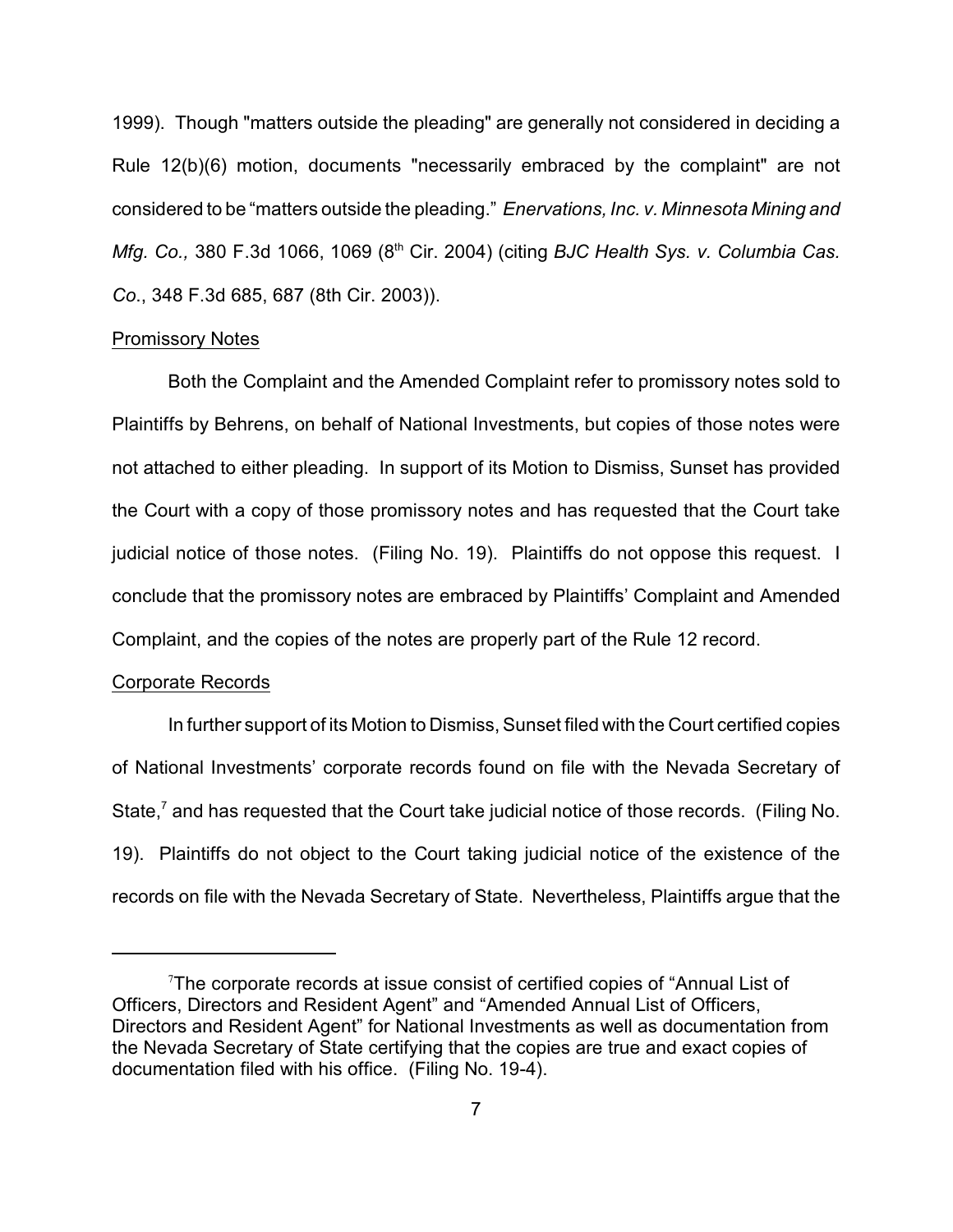Court is precluded from taking judicial notice of the truth of the matters asserted in the documents. (Plaintiffs' Brief in Opposition, Filing No. 34).

The lists of officers, directors, and resident agents filed by National Investments are on file with the Nevada Secretary of State and thus are public records that the Court may consider even though they are not mentioned in the pleadings. *See Noble Sys. Corp. v. Alorica Central, LLC, 543 F.3d 978, 982 (8<sup>th</sup> Cir. 2008) (holding that the district court did* not err in considering the defendant's financing statement on file with the Minnesota Secretary of State). Therefore, I will grant Sunset's request for the Court to take judicial notice of the exhibits attached to Filing No. 19.

## Lawsuit Against Blunk

Shortly after filing its reply brief, Sunset filed a Motion to Enlarge the Index of Evidence previously filed in support of its Motion to Dismiss. (Filing No. 42). Sunset seeks to include a Complaint and Jury Demand filed by Behrens, National Investments, and others against Christian Blunk and others in the District Court for Douglas County, Nebraska ("Blunk Complaint").<sup>8</sup>

In their opposing brief, Plaintiffs do not object to the inclusion of the Blunk Complaint in Sunset's Index of Evidence, but do object to "Sunset's use of its Motion, Filing No. 42, and its Memorandum in Support, Filing No. 43, to reargue its Motion to Dismiss." (Plaintiffs' Brief in Opposition, Filing No. 50). Plaintiffs proceed to argue that the Blunk Complaint undermines Sunset's contention that Plaintiffs' Complaint should be dismissed

<sup>&</sup>lt;sup>8</sup> Bryan S. Behrens, et al. v. Christian R. Blunk, et al., filed in the District Court of Douglas County, Nebraska on December 4, 2008, is found at Doc. 1090 No. 178. (Filing No. 42-2).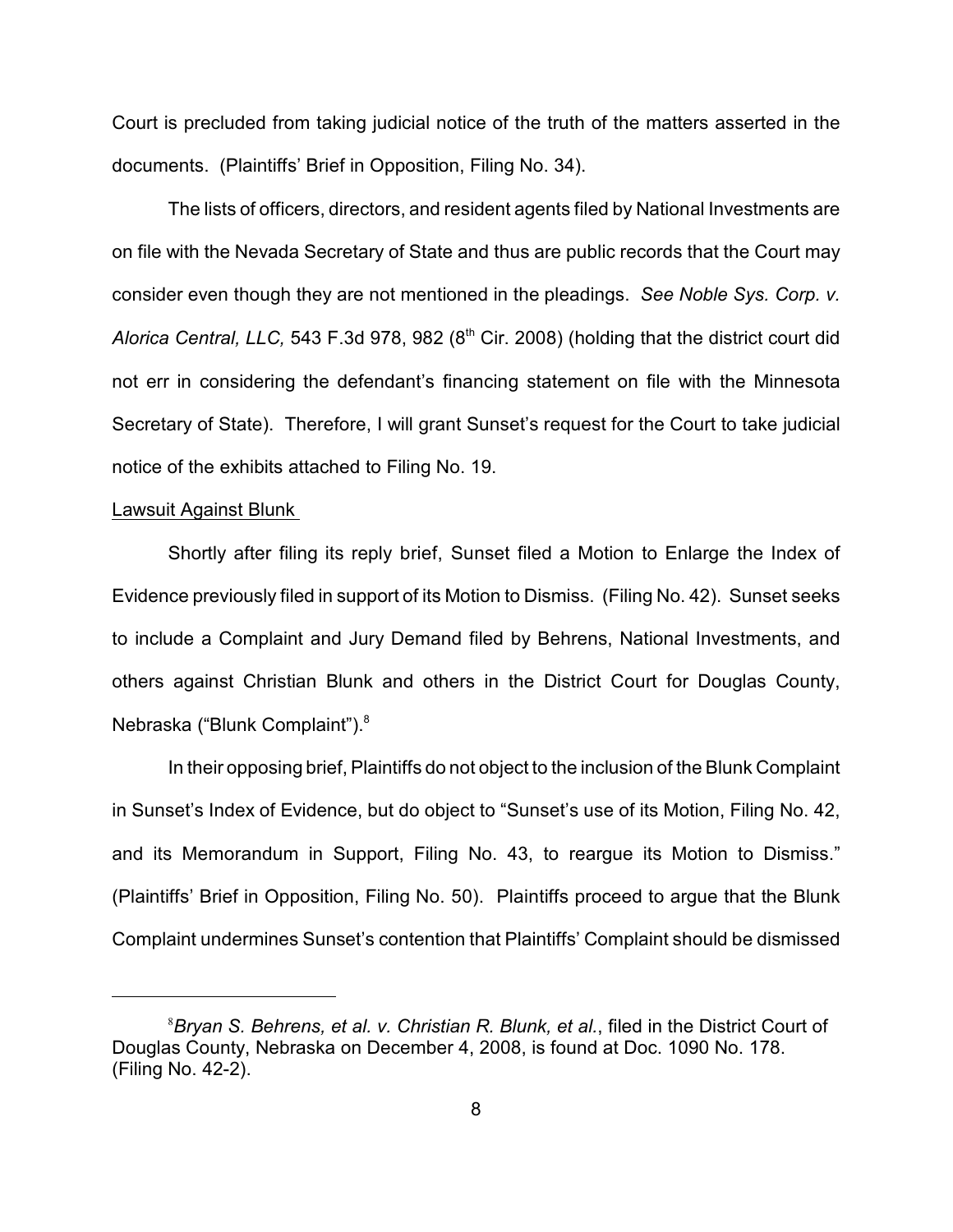pursuant to Rule 12(b)(7) of the Federal Rules of Civil Procedure for failure to join required parties under Rule 19(a).

The Blunk Complaint is on file with the District Court for Douglas County, Nebraska, and is a public record that the Court may consider even though it is not mentioned in the pleadings and did not exist at the time of the filing of Plaintiffs' original complaint. *See* Noble Sys. Corp. v. Alorica Central, LLC, 543 F.3d 978, 982 (8<sup>th</sup> Cir. 2008). Plaintiffs do not object to the Court's consideration of the Blunk Complaint itself. I will grant Sunset's Motion to Enlarge the Index of Evidence, but will limit my review to the Blunk Complaint, and will not consider the additional arguments offered by either of the parties.

#### **Plaintiffs' Motion for Leave to File Surreply Brief**

Plaintiffs moved for leave to file a surreply brief, and attached the proposed brief to their motion. (Filing Nos. 51 and 51-2). Sunset has not filed a response in opposition to the motion. The motion will be granted and the attached brief will be deemed filed instanter.

#### **Sunset's Motion to Dismiss**

Sunset moved to dismiss Plaintiffs' action in its entirety under Rule 12(b)(7) for failure to join necessary parties in accordance with Rule 19(a); under Rule 12(b)(6) for failure to state a claim upon which relief may be granted; and for failure to plead with the specificity required by Rule 9(b) and the PSLRA. (Filing No. 17).

Sunset dedicates a large portion of its briefs to arguments that Plaintiffs' claims against Behrens should fail and that failure of those claims leads to the logical conclusion that Plaintiffs' claims against Sunset, based on secondary or vicarious liability, must fail as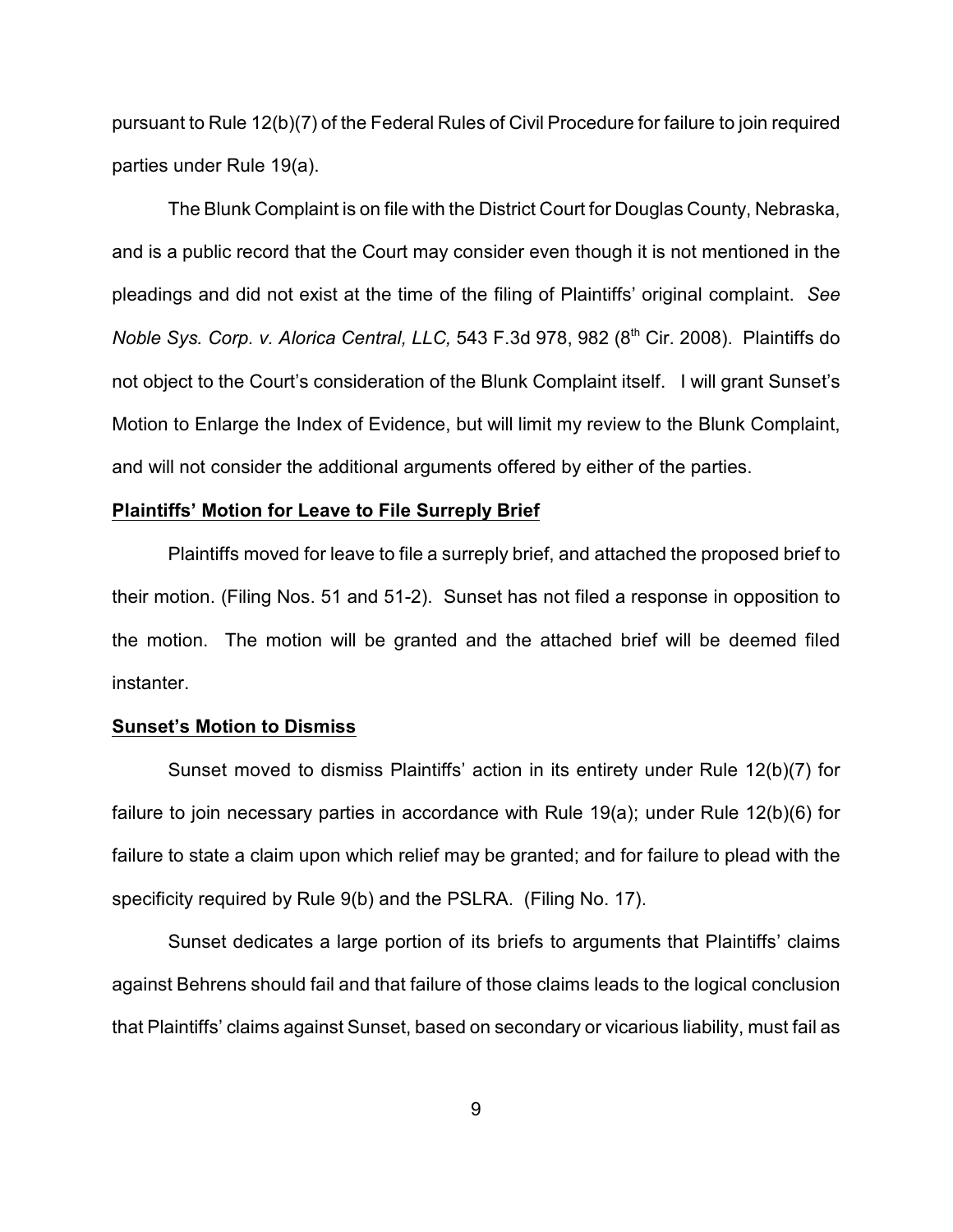a result. In this Memorandum and Order I will address only those claims that pertain to Sunset, specifically the Second, Fifth, and Eighth Causes of Action in the Amended Complaint.

### Second Cause of Action

Plaintiffs allege that Sunset is jointly and severally liable for the damages resulting from Behrens's violation of the Securities Exchange Act as alleged in the First Cause of Action. Plaintiffs' Second Cause of Action is based on Sunset's alleged violation of § 20(a) of the Securities Exchange Act found at 15 U.S.C. § 78t(a). The statute says in relevant part:

Every person who, directly or indirectly, controls any person liable under any provision of this chapter or of any rule or regulation thereunder shall also be liable jointly and severally with and to the same extent as such controlled person to any person to whom such controlled person is liable, unless the controlling person acted in good faith and did not directly or indirectly induce the act or acts constituting the violation or cause of action.

15 U.S.C. § 78t(a).

Plaintiffs allege that Sunset "actually exercised control over Behrens's general operations" and had the "power and authority to control Behrens with respect to the wrongful conduct" underlying his alleged individual violation of the Securities Exchange Act, thus creating liability for Sunset under § 20(a). (Amended Complaint, Filing No. 44, ¶¶ 37, 39).

Plaintiffs allege no facts supporting the conclusory statements that Sunset either "exercised control" or "had the power and authority to control" over Behrens or National Investments with respect to the sale of the promissory notes at issue in this action. There are no allegations that Sunset was in any way involved in the transaction between Plaintiffs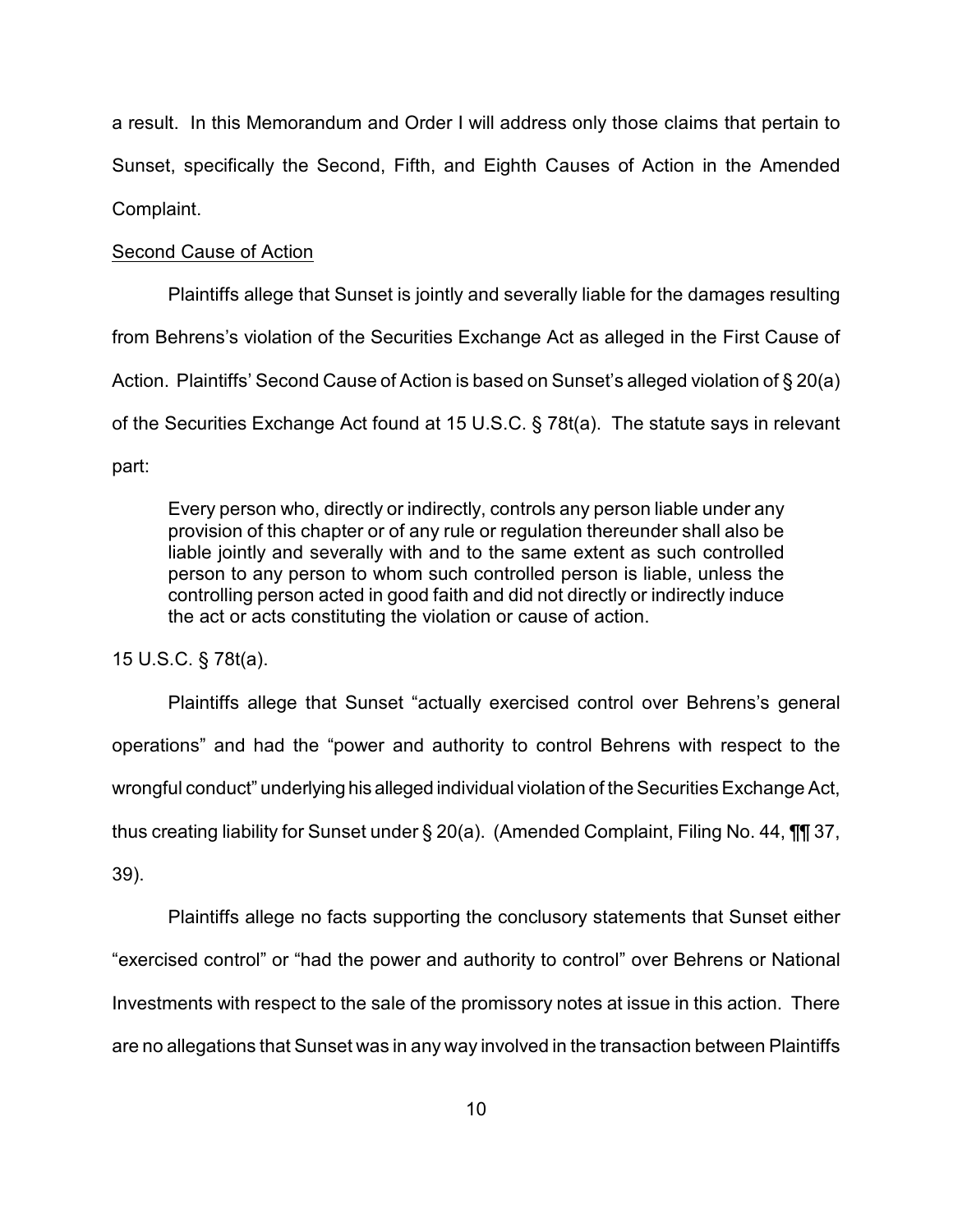and Behrens, acting on behalf of National Investments. Nowhere on the face of the notes themselves is Sunset mentioned. Instead, the promissory notes identify National Investments as the borrower. (Filing No. 19-3). There are no allegations that Behrens's affiliation with Sunset played any part in the discussions between Behrens and Plaintiffs on or around the time of the signing of the notes. In fact, Plaintiffs allege that the promissory notes sold by Behrens in perpetrating his fraudulent Ponzi scheme referred to National Investments, an entity controlled by Behrens and which has no alleged connection to Sunset. (Amended Complaint, Filing No. 44, ¶ 15). The Amended Complaint is devoid of any allegations that Sunset was in any way affiliated with National Investments. Rather, Plaintiffs allege that Behrens, as President and CEO, "operated 21<sup>st</sup> Century as a branch office of Sunset." (*Id.* at ¶ 8).

Plaintiffs' Amended Complaint fails to state a claim of controlling person liability against Sunset under Section 20(a) of the Securities Exchange Act. As such, their Second Cause of Action will be dismissed for failure to state a claim upon which relief can be granted.

## Fifth Cause of Action

Plaintiffs allege that as Behrens's principal, Sunset is jointly and severally liable for the conduct that supports the allegations of fraud against Behrens. Plaintiffs contend that Sunset's liability for Behrens's conduct exists under the doctrine of respondeat superior. (*Id.* at ¶ 53). Plaintiffs also allege that Sunset is liable for Behrens's conduct "because of the apparent authority that it had bestowed upon Behrens." (*Id.* at ¶ 54).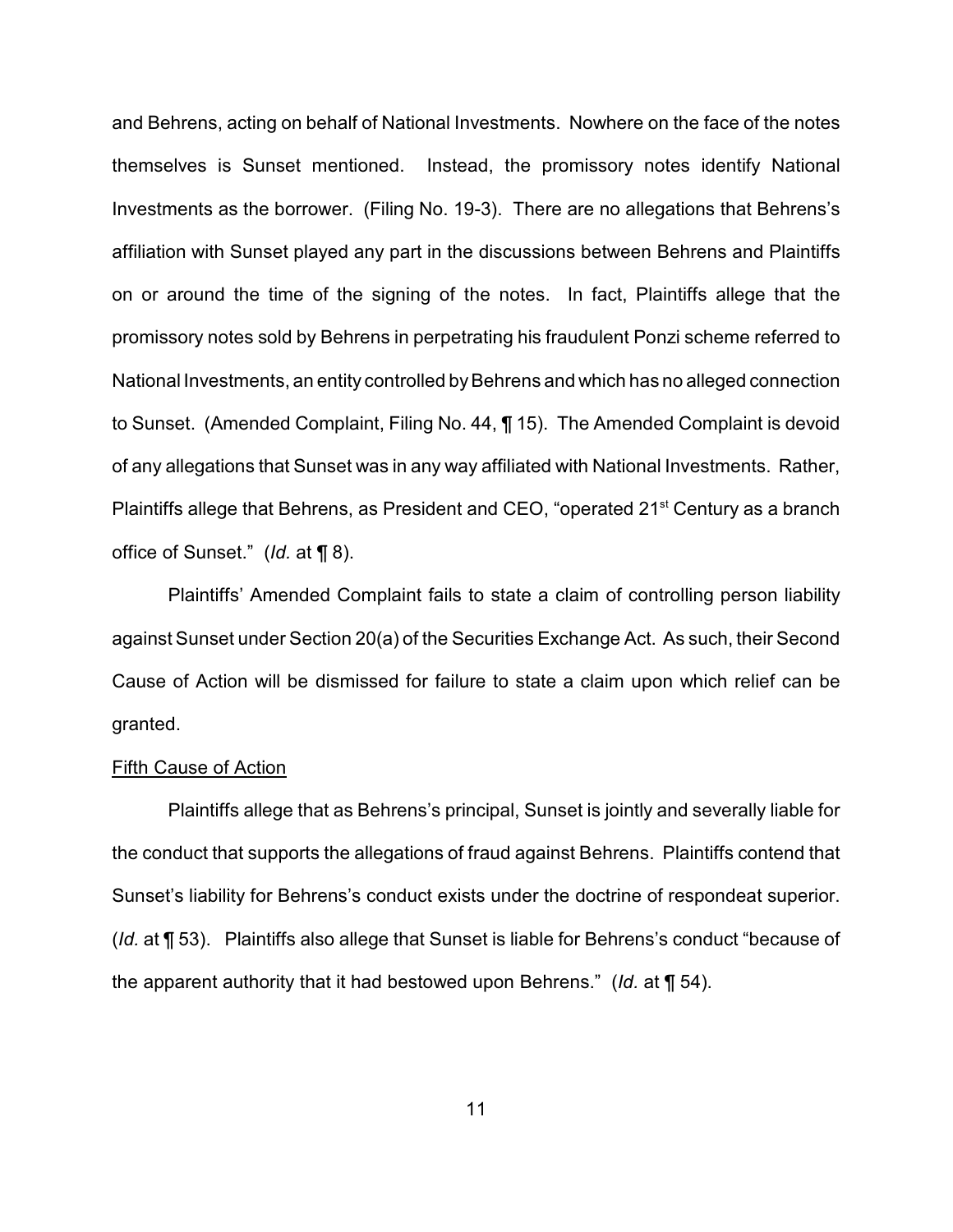The Nebraska Supreme Court in *Strong v. K&K Inv., Inc*., 343 N.W.2d 912 (Neb. 1984), provides a concise statement of Nebraska law concerning the doctrine of respondeat superior:

[I]n order to sustain a recovery underthe doctrine of respondeat superior, the relationship of master and servant must be shown to exist at the time of the injury and with respect to the particular transaction resulting in the alleged tort, and the servant must be shown to be acting within the scope of his employment . . . . [T]he conduct of a servant is within the scope of employment if, but only if, it is of a kind he is employed to perform, it occurred substantially within the authorized time and space limits, and it is actuated, at least in part, by a purpose to serve the master.

*Id.* at 915-916.

Plaintiffs' Amended Complaint contains no allegations that Behrens was employed by Sunset. It is similarly devoid of allegations that Behrens's conduct, that is, selling promissory notes to Plaintiffs on behalf of National Investments, was in any way related to his role as a registered representative for Sunset. Plaintiffs do not allege that Sunset received any direct or indirect compensation as a result of the promissory note transactions or that Behrens led Plaintiffs to believe that Sunset had any involvement in or oversight of the transactions. Finally, any allegations that Plaintiffs relied on the broker-dealer relationship between Behrens and Sunset in deciding to invest their money with National Investments are notably absent from the Amended Complaint.

Plaintiffs' Amended Complaint fails to state a claim of respondeat superior liability against Sunset. As such, Plaintiffs' Fifth Cause of Action will be dismissed for failure to state a claim upon which relief can be granted.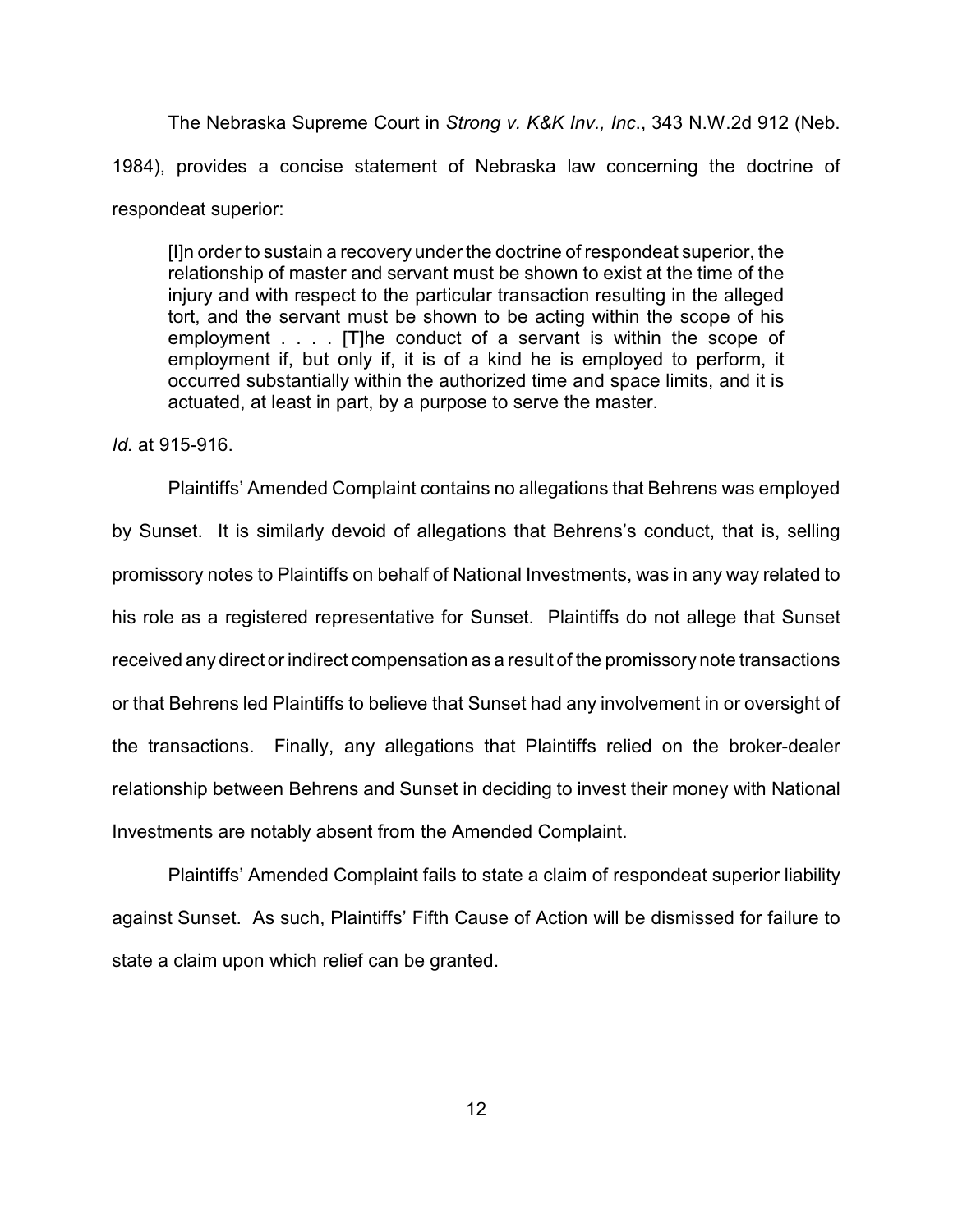## Eighth Cause of Action

Plaintiffs allege that Sunset is jointly and severally liable for damages caused by Behrens's violation of the Nebraska Securities Act found at Nebraska Revised Statutes § 8-1118(3) (Reissue 2007). The Nebraska Act states in relevant part:

Every person who directly or indirectly controls a person liable under subsections (1)<sup>9</sup> and (2)<sup>10</sup> of this section including  $\ldots$  every broker-dealer. . . who materially aids in such conduct shall be liable jointly and severally with and to the same extent as such person, unless able to sustain the burden of proof that he or she did not know, and in the exercise of reasonable care could not have known, of the existence of the facts by reason of which the liability is alleged to exist.

Neb. Rev. Stat. § 8-1118(3) (Reissue 2007).

In the introductory paragraphs of the Amended Complaint, Plaintiffs allege that Sunset is a "broker-dealer registered with the United States Securities and Exchange Commission and authorized to conduct business in Nebraska." (Amended Complaint, Filing No. 44, ¶ 6). With respect to the Eighth Cause of Action, Plaintiffs allege that "Sunset is liable as a broker-dealer which directly or indirectly controlled Behrens and materially aided Behrens in his commission of the fraudulent conduct." (*Id.* at ¶ 64).

 $9$ Neb. Rev. Stat. § 8-1118(1) provides in part: "Any person who . . . offers or sells a security by means of any untrue statement of a material fact or any omission to state a material fact necessary in order to make the statements made in the light of the circumstances under which they are made not misleading, the buyer not knowing of the untruth or omission, and who does not sustain the burden of proof that he or she did not know and in the exercise of reasonable care could not have known of the untruth or omission, shall be liable to the person buying the security from him or her . . . ."

<sup>&</sup>lt;sup>10</sup>Neb. Rev. Stat. § 8-1118(2) provides in part: "[A]ny investment adviser who employs any device, scheme, or artifice to defraud such person [to whom the investment adviser provides investment adviser services] or engages in any act, practice, or course of business which operates or would operate as a fraud or deceit on such person shall be liable to such person."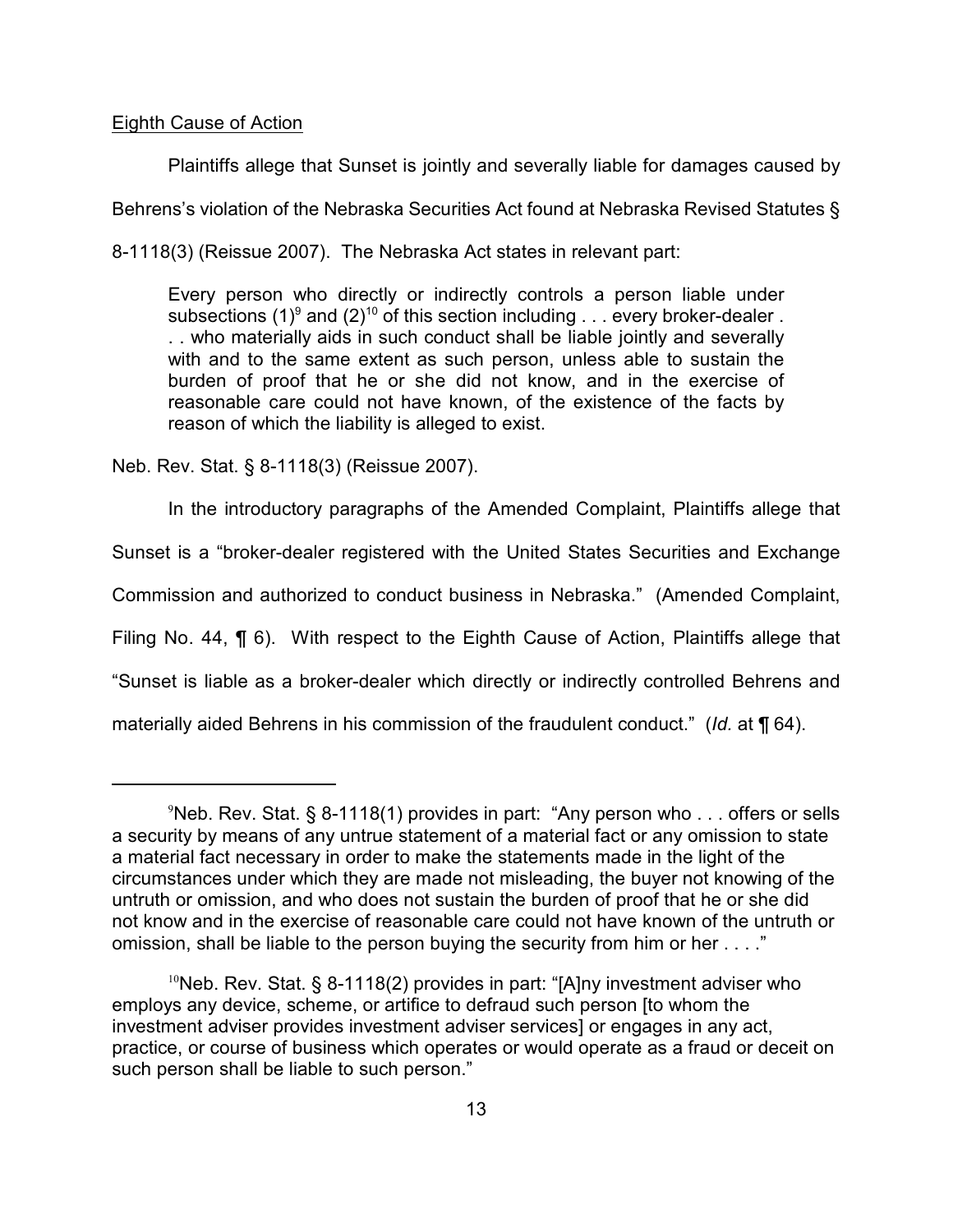The Eighth Circuit recently addressed the issue of the liability of a broker-dealer under a very similar provision of the Arkansas Securities Act. In *Benton v. Merrill Lynch* & Co., Inc., 524 F.3d 866 (8<sup>th</sup> Cir. 2008), the plaintiff investors brought an action against an investment services company, Merrill Lynch, for aiding and abetting an individual, David Howell, who they alleged defaulted on promissory notes that were obtained through false representations. The Court affirmed the district court's dismissal of the plaintiffs' claims against the broker-dealer. "It is not enough for the investors to allege Merrill Lynch was Howell's broker-dealer; they must also allege Merrill Lynch materially aided in the sale of the promissory notes. . . . Because the Complaint is devoid of any allegations which might establish Merrill Lynch materially aided Howell's sale of the promissory notes to the investors, the district court correctly concluded the investors failed to state a claim against the broker-dealer. . . ." *Id.* at 870-71.<sup>11</sup>

Notably absent from the Amended Complaint in the present case are factual allegations supporting Plaintiffs' conclusory statements that Sunset controlled Behrens, either directly or indirectly. The Amended Complaint is devoid of allegations that Sunset took any action that could be construed as aiding Behrens's sale of promissory notes to Plaintiffs. There simply is nothing in the Amended Complaint alleging that Sunset was in any way involved in the transactions.

 $11$ Although Howell's sale of promissory notes preceded his affiliation with Merrill Lynch, the reasoning of the Court in this case, with respect to allegations of aiding and abetting, may still be applied to the facts of the case before this Court.